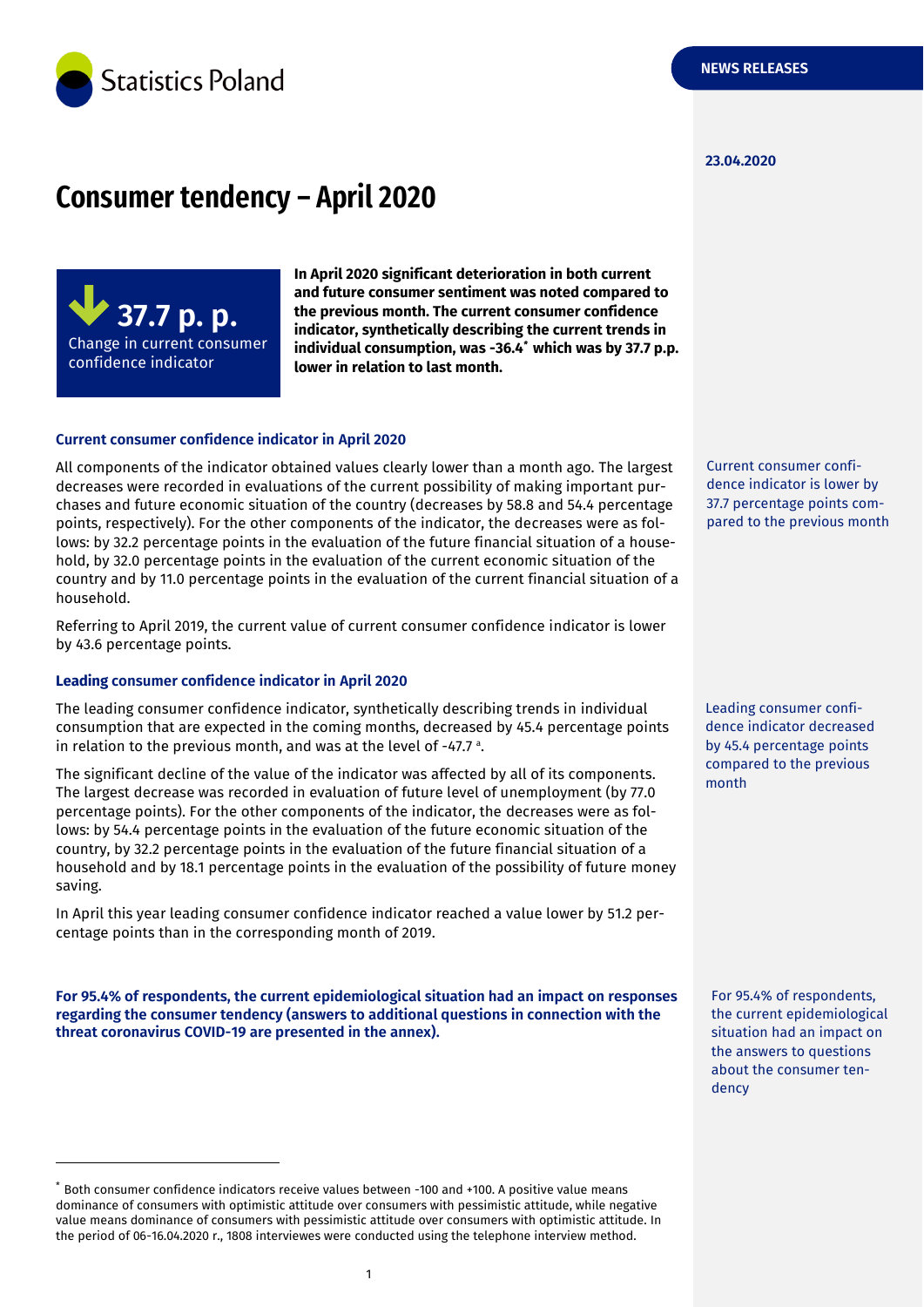## **Table 1. Current consumer confidence indicator**

| Survey period |                                   | Changes in the house-<br>hold's financial condition: |                  | Changes in general eco-<br>nomic situation of the<br>country: |          | Current ma-        | Current con-                  |  |
|---------------|-----------------------------------|------------------------------------------------------|------------------|---------------------------------------------------------------|----------|--------------------|-------------------------------|--|
|               |                                   | over the                                             | over the         | over the                                                      | over the | jor purcha-<br>ses | sumer confi-<br>dence indica- |  |
|               |                                   | last 12                                              | next 12          | last 12                                                       | next 12  |                    | tor                           |  |
|               | Year Quarter                      | months                                               | months           | months                                                        | months   |                    |                               |  |
|               | Month                             | a                                                    | b                | c                                                             | d        | e                  |                               |  |
|               | balance of evaluations in percent |                                                      |                  |                                                               |          |                    |                               |  |
| 2006          |                                   | $-18.2$                                              |                  | <b>Years</b><br>$-26.2$                                       | $-13.0$  |                    |                               |  |
| 2007          |                                   | $-10.9$                                              | $-6.1$<br>$-1.9$ | $-17.7$                                                       | $-6.6$   | $-11.1$<br>1.3     | $-14.9$<br>$-7.1$             |  |
| 2008          |                                   | $-10.6$                                              | $-4.5$           | $-16.6$                                                       | -9.7     | 1.2                | $-8.0$                        |  |
| 2009          |                                   | $-18.1$                                              | $-11.1$          | $-40.0$                                                       | $-26.5$  | $-16.1$            | $-22.3$                       |  |
| 2010          |                                   | $-17.2$                                              | $-8.2$           | $-31.2$                                                       | $-18.9$  | $-9.2$             | $-16.9$                       |  |
| 2011          |                                   | $-22.4$                                              | $-14.6$          | $-41.5$                                                       | $-30.8$  | $-15.9$            | $-25.0$                       |  |
| 2012          |                                   | $-25.4$                                              | $-18.5$          | $-46.5$                                                       | $-38.0$  | $-19.3$            | $-29.5$                       |  |
| 2013          |                                   | $-21.9$                                              | $-13.6$          | $-45.2$                                                       | $-31.2$  | $-21.6$            | $-26.7$                       |  |
| 2014          |                                   | $-15.7$                                              | $-7.3$           | $-29.9$                                                       | $-18.4$  | $-13.7$            | $-17.0$                       |  |
| 2015          |                                   | $-10.7$                                              | $-2.8$           | $-21.5$                                                       | $-11.4$  | $-8.2$             | $-10.9$                       |  |
| 2016          |                                   | $-3.9$                                               | 0.9              | $-11.0$                                                       | $-9.4$   | $-2.5$             | $-5.2$                        |  |
| 2017          |                                   | 0.1                                                  | 2.8              | 1.8                                                           | $-1.8$   | 9.2                | 2.4                           |  |
| 2018          |                                   | 0.6                                                  | 3.6              | 8.7                                                           | 2.8      | 12.8               | 5.7                           |  |
| 2019          |                                   | 4.8                                                  | 6.3              | 9.7                                                           | 1.2      | 16.4               | 7.7                           |  |
|               |                                   |                                                      |                  | Quarters                                                      |          |                    |                               |  |
| 2019          | $\mathbf{I}$                      | 2.1                                                  | 5.8              | 7.8                                                           | 2.2      | 13.8               | 6.3                           |  |
|               | Ш                                 | 6.0                                                  | 7.5              | 9.6                                                           | 2.3      | 16.4               | 8.4                           |  |
|               | Ш                                 | 5.9                                                  | 7.1              | 12.1                                                          | 2.6      | 18.0               | 9.1                           |  |
|               | IV                                | 5.1                                                  | 4.6              | 9.3                                                           | $-2.5$   | 17.4               | 6.8                           |  |
| 2020          | L                                 | 1.8                                                  | 2.0              | 2.4                                                           | $-8.7$   | 13.1               | 2.1                           |  |
|               | <b>Months</b>                     |                                                      |                  |                                                               |          |                    |                               |  |
| 2019          | 01                                | 1.6                                                  | 2.8              | 6.9                                                           | 0.6      | 14.9               | 5.4                           |  |
|               | 02                                | 1.5                                                  | 6.9              | 5.3                                                           | 1.8      | 11.9               | 5.5                           |  |
|               | 03                                | 3.2                                                  | 7.7              | 11.1                                                          | 4.2      | 14.5               | 8.2                           |  |
|               | 04                                | 6.0                                                  | 7.9              | 7.1                                                           | $-0.5$   | 15.4               | 7.2                           |  |
|               | 05                                | 4.4                                                  | 7.0              | 9.9                                                           | 3.5      | 16.7               | 8.3                           |  |
|               | 06                                | 7.5                                                  | 7.7              | 12.0                                                          | 3.9      | 17.1               | 9.6                           |  |
|               | 07                                | 5.4                                                  | 8.9              | 11.9                                                          | 2.8      | 16.2               | 9.0                           |  |
|               | 08                                | 5.4                                                  | 4.4              | 10.7                                                          | 2.2      | 18.5               | 8.2                           |  |
|               | 09                                | 6.9                                                  | 8.0              | 13.7                                                          | 2.8      | 19.4               | 10.2                          |  |
|               | 10                                | 6.6                                                  | 5.9              | 12.1                                                          | 3.4      | 18.2               | 9.3                           |  |
|               | 11                                | 5.5                                                  | 5.0              | 10.0                                                          | $-3.0$   | 16.1               | 6.7                           |  |
|               | 12                                | 3.3                                                  | 2.8              | 5.6                                                           | -7.9     | 17.9               | 4.3                           |  |
| 2020          | 01                                | 4.2                                                  | 2.0              | 3.7                                                           | -7.7     | 16.1               | 3.7                           |  |
|               | 02                                | $-0.8$                                               | 2.4              | 1.9                                                           | $-8.4$   | 11.5               | 1.3                           |  |
|               | 03                                | 1.9                                                  | 1.7              | 1.5                                                           | $-10.1$  | 11.5               | 1.3                           |  |
|               | 04                                | $-9.1$                                               | $-30.5$          | $-30.5$                                                       | $-64.5$  | $-47.3$            | $-36.4$                       |  |
|               |                                   |                                                      |                  |                                                               |          |                    |                               |  |

Current consumer confidence indicator is the average of balances of evaluations changes in the household's financial condition, changes in general economic situation of the country and currently made major purchases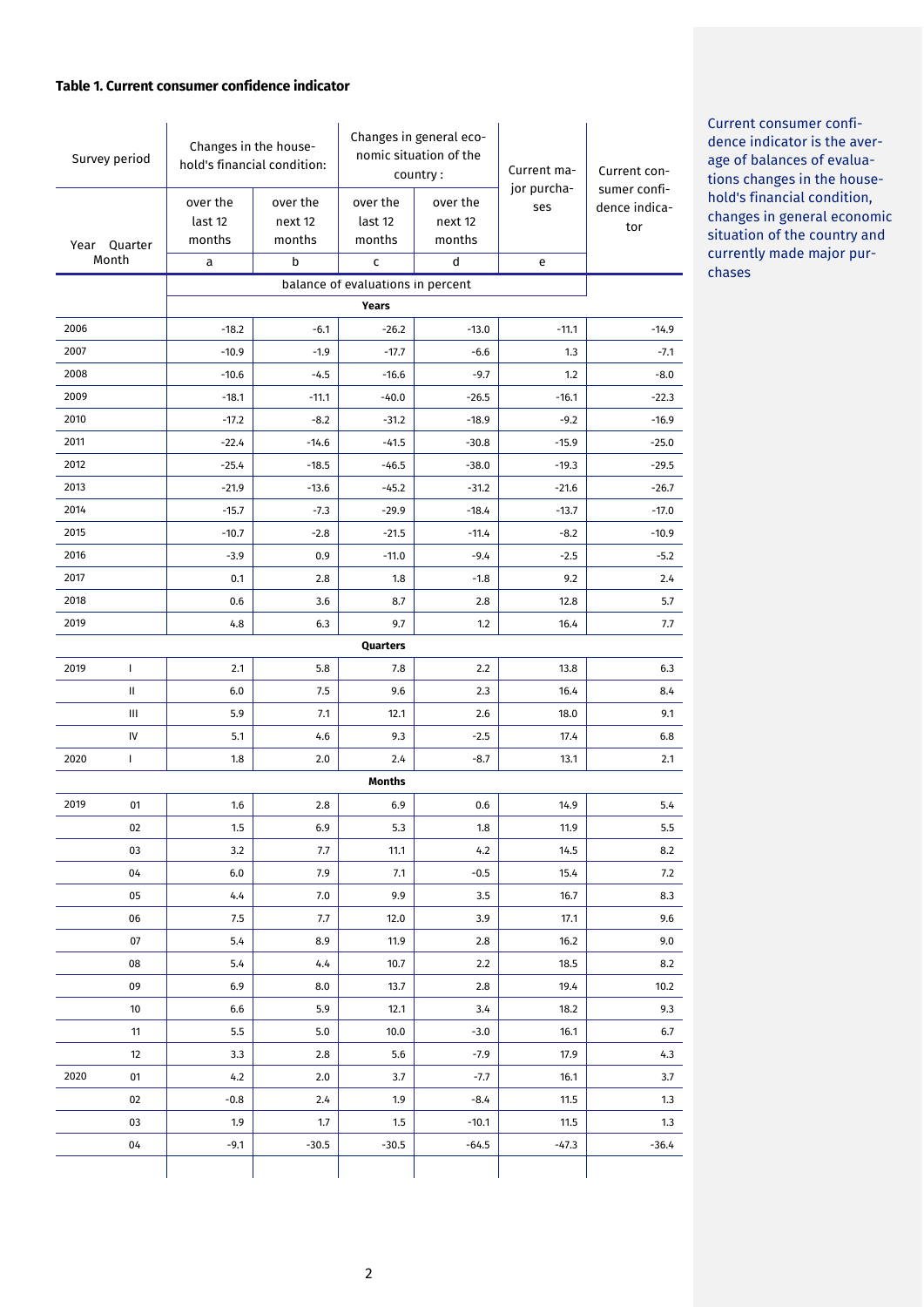

#### **Chart 1. Current consumer confidence indicator and its component values by month in 2017–2020**

**Chart 2. Current consumer confidence indicator and its component values by years**



Current consumer confidence indicator Changes in the household's financial condition over the last 12 months Changes in the household's financial condition over the next 12 months Changes in general economic situation of the country over the last 12 months  $\bullet$  Changes in general economic situation of the country over the next 12 months Current major purchases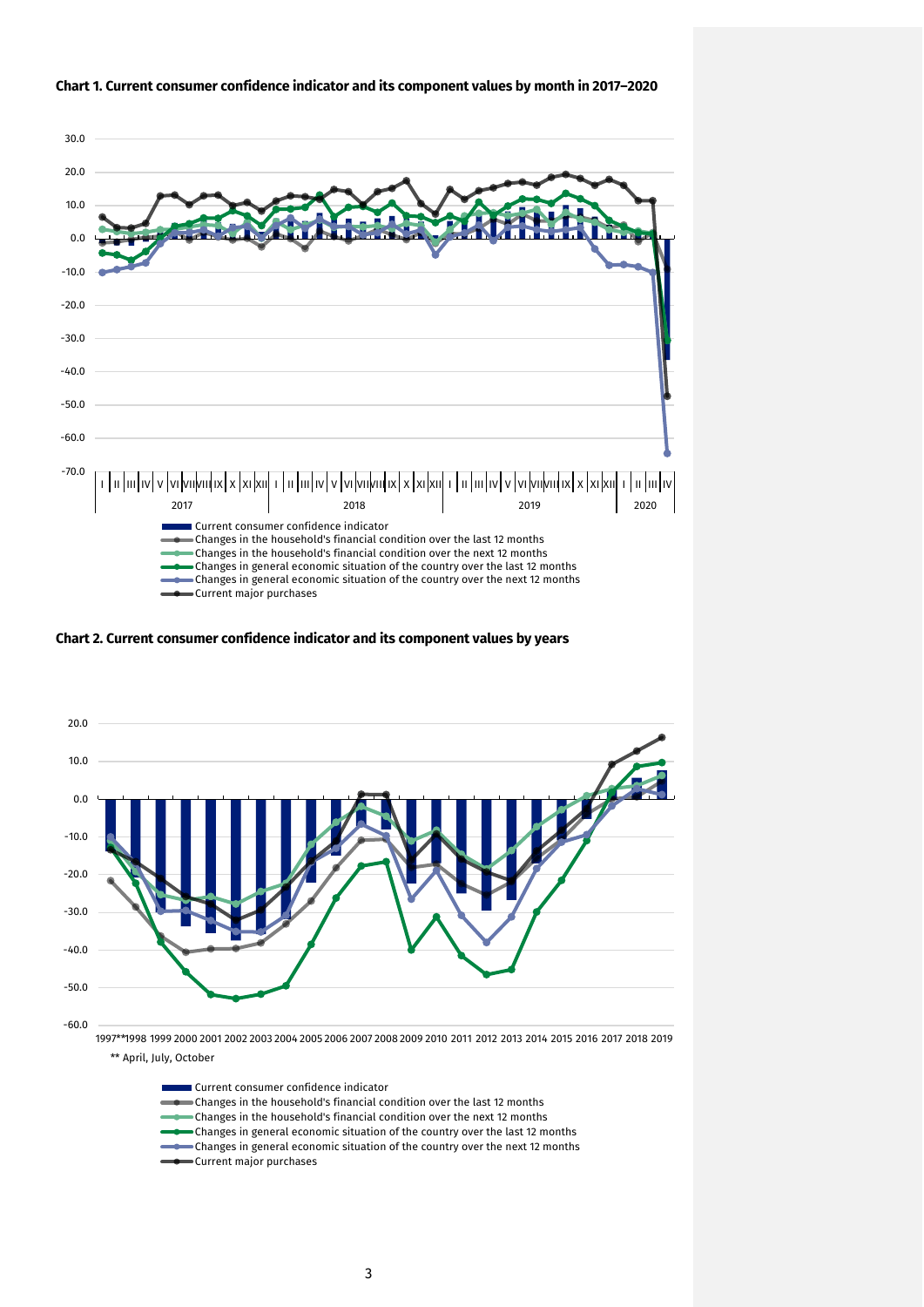## **Table 2. Leading consumer confidence indicator**

| Year | Survey period<br>Quarter<br>Month | Changes in the<br>household's fi-<br>nancial condi-<br>tion<br>b | Changes in gen-<br>eral economic<br>situation of the<br>country<br>d | Changes in unem-<br>ployment (with in-<br>verted sign)<br>f | Propensity<br>to save (in<br>future)<br>$\mathsf g$ | Leading<br>consumer<br>confidence<br>indicator |  |  |
|------|-----------------------------------|------------------------------------------------------------------|----------------------------------------------------------------------|-------------------------------------------------------------|-----------------------------------------------------|------------------------------------------------|--|--|
|      |                                   |                                                                  |                                                                      | balance of evaluations in percent                           |                                                     |                                                |  |  |
|      |                                   | Years                                                            |                                                                      |                                                             |                                                     |                                                |  |  |
| 2006 |                                   | $-6.1$                                                           | $-13.0$                                                              | $-6.3$                                                      | $-48.3$                                             | $-18.5$                                        |  |  |
| 2007 |                                   | $-1.9$                                                           | $-6.6$                                                               | 17.6                                                        | $-40.7$                                             | $-7.9$                                         |  |  |
| 2008 |                                   | $-4.5$                                                           | $-9.7$                                                               | 5.1                                                         | $-37.2$                                             | $-11.6$                                        |  |  |
| 2009 |                                   | $-11.1$                                                          | $-26.5$                                                              | $-54.6$                                                     | $-37.1$                                             | $-32.5$                                        |  |  |
| 2010 |                                   | $-8.2$                                                           | $-18.9$                                                              | $-34.4$                                                     | $-32.0$                                             | $-23.5$                                        |  |  |
| 2011 |                                   | $-14.6$                                                          | $-30.8$                                                              | $-37.0$                                                     | $-36.1$                                             | $-29.8$                                        |  |  |
| 2012 |                                   | $-18.5$                                                          | $-38.0$                                                              | $-53.3$                                                     | $-36.9$                                             | $-36.7$                                        |  |  |
| 2013 |                                   | $-13.6$                                                          | $-31.2$                                                              | $-53.7$                                                     | $-36.1$                                             | $-33.7$                                        |  |  |
| 2014 |                                   | $-7.3$                                                           | $-18.4$                                                              | $-31.1$                                                     | $-30.5$                                             | $-21.8$                                        |  |  |
| 2015 |                                   | $-2.8$                                                           | $-11.4$                                                              | $-19.7$                                                     | $-26.3$                                             | $-15.1$                                        |  |  |
| 2016 |                                   | 0.9                                                              | $-9.4$                                                               | $-7.8$                                                      | $-18.0$                                             | $-8.6$                                         |  |  |
| 2017 |                                   | 2.8                                                              | $-1.8$                                                               | 8.5                                                         | $-10.6$                                             | $-0.3$                                         |  |  |
| 2018 |                                   | 3.6                                                              | 2.8                                                                  | 12.6                                                        | $-7.5$                                              | 2.9                                            |  |  |
| 2019 |                                   | 6.3                                                              | 1.2                                                                  | 7.7                                                         | 0.8                                                 | 4.0                                            |  |  |
|      |                                   |                                                                  |                                                                      | Quarters                                                    |                                                     |                                                |  |  |
| 2019 | $\mathbf{I}$                      | 5.8                                                              | 2.2                                                                  | 8.2                                                         | $-2.7$                                              | 3.4                                            |  |  |
|      | Ш                                 | 7.5                                                              | 2.3                                                                  | 11.1                                                        | 0.3                                                 | 5.3                                            |  |  |
|      | Ш                                 | 7.1                                                              | 2.6                                                                  | 9.6                                                         | 3.2                                                 | 5.6                                            |  |  |
|      | IV                                | 4.6                                                              | $-2.5$                                                               | 2.0                                                         | 2.5                                                 | 1.7                                            |  |  |
| 2020 | $\mathbf{I}$                      | 2.0                                                              | $-8.7$                                                               | 0.3                                                         | $-0.4$                                              | $-1.7$                                         |  |  |
|      |                                   |                                                                  |                                                                      | <b>Months</b>                                               |                                                     |                                                |  |  |
| 2019 | 01                                | 2.8                                                              | 0.6                                                                  | 7.2                                                         | $-1.6$                                              | 2.2                                            |  |  |
|      | 02                                | 6.9                                                              | 1.8                                                                  | 7.6                                                         | $-3.4$                                              | 3.2                                            |  |  |
|      | 03                                | 7.7                                                              | 4.2                                                                  | $9.8\,$                                                     | $-3.1$                                              | 4.7                                            |  |  |
|      | 04                                | 7.9                                                              | $-0.5$                                                               | 8.1                                                         | $-1.4$                                              | 3.5                                            |  |  |
|      | 05                                | 7.0                                                              | 3.5                                                                  | 10.0                                                        | $-0.8$                                              | 4.9                                            |  |  |
|      | 06                                | 7.7                                                              | 3.9                                                                  | 15.3                                                        | 3.1                                                 | 7.5                                            |  |  |
|      | 07                                | 8.9                                                              | 2.8                                                                  | 10.3                                                        | 1.7                                                 | 5.9                                            |  |  |
|      | 08                                | 4.4                                                              | 2.2                                                                  | 8.7                                                         | 0.4                                                 | 3.9                                            |  |  |
|      | 09                                | 8.0                                                              | 2.8                                                                  | 9.8                                                         | 7.5                                                 | 7.0                                            |  |  |
|      | 10                                | 5.9                                                              | 3.4                                                                  | 2.5                                                         | 2.6                                                 | 3.6                                            |  |  |
|      | 11                                | 5.0                                                              | $-3.0$                                                               | 2.9                                                         | 3.9                                                 | 2.2                                            |  |  |
|      | 12                                | 2.8                                                              | $-7.9$                                                               | 0.5                                                         | 1.2                                                 | $-0.8$                                         |  |  |
| 2020 | 01                                | 2.0                                                              | $-7.7$                                                               | 2.4                                                         | 1.1                                                 | $-0.6$                                         |  |  |
|      | 02                                | 2.4                                                              | $-8.4$                                                               | $-0.7$                                                      | $-2.0$                                              | $-2.2$                                         |  |  |
|      | 03                                | 1.7                                                              | $-10.1$                                                              | $-0.7$                                                      | $-0.2$                                              | $-2.3$                                         |  |  |
|      | 04                                | $-30.5$                                                          | $-64.5$                                                              | $-77.7$                                                     | $-18.3$                                             | -47.7                                          |  |  |
|      |                                   |                                                                  |                                                                      |                                                             |                                                     |                                                |  |  |

Leading consumer confidence indicator is the average of balances of evaluations changes in the household's financial condition, general economic situation of the country, trends in the level of unemployment (with inverted sign) and saving money in the next 12 months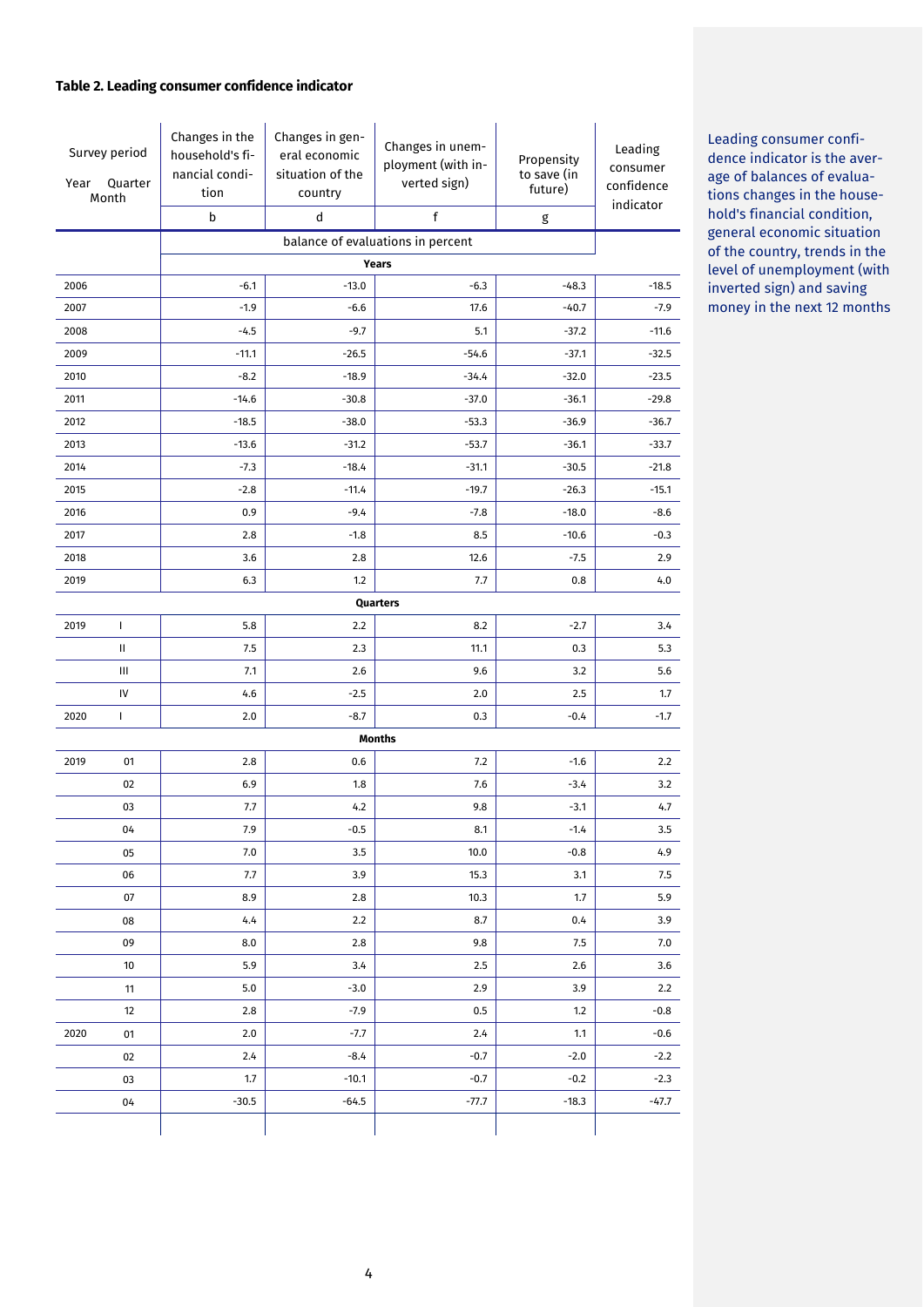

#### **Chart 3. Leading consumer confidence indicator and its component values by month in 2017–2020**

**Chart 4. Leading consumer confidence indicator and its component values by years**



Leading consumer confidence indicator

- Changes in the household's financial condition over the next 12 month
- Changes in general economic situation of the country over the next 12 months
- Changes in unemployment (with inverted sign)
- Propensity to save (in future)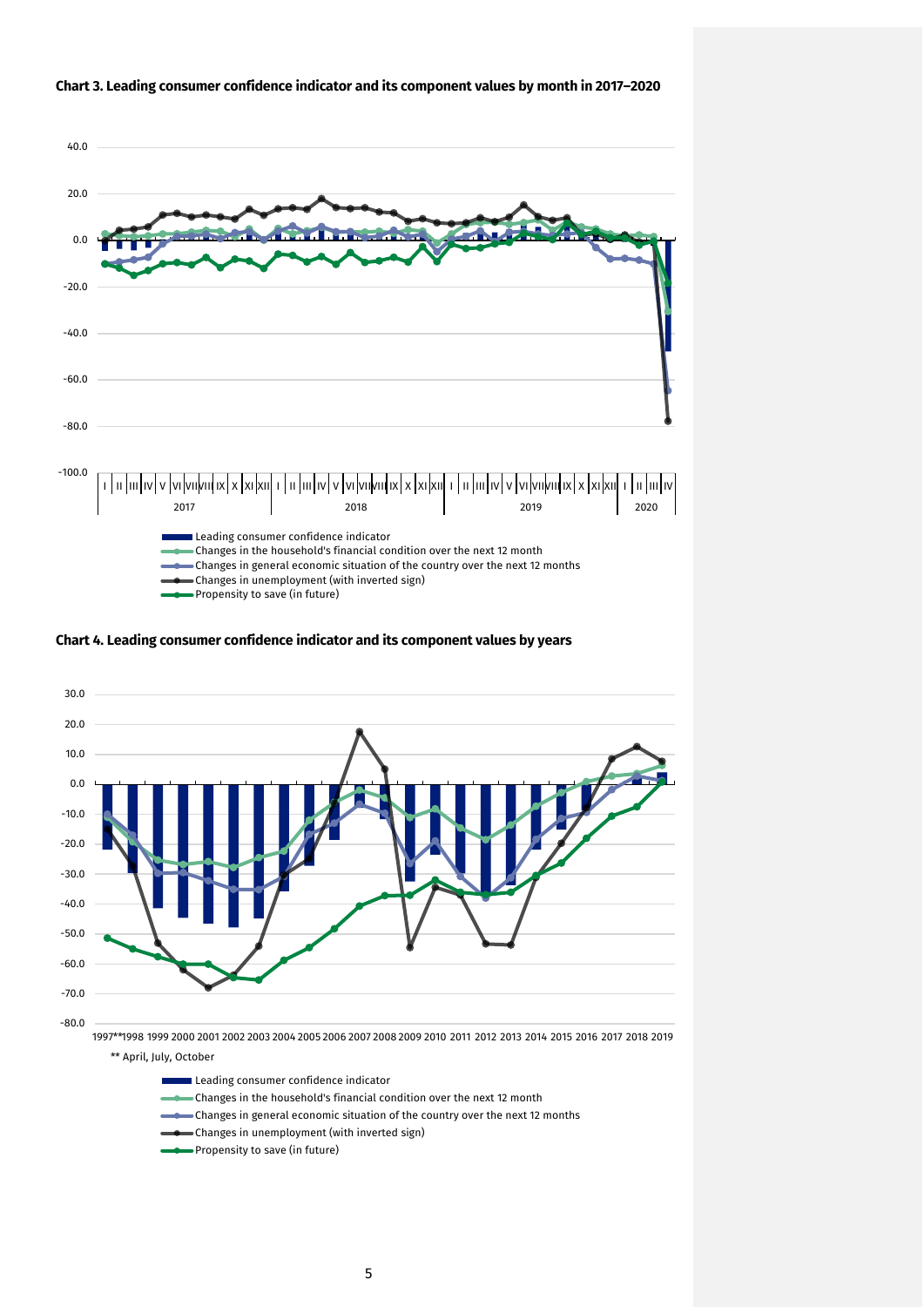## **Annex**

**95.4 %** 

dency

Impact of the epidemiological situation on the respondents' responses regarding the consumer ten-

# **Additional questions in relation to the epidemiological situation (threat of COVID-19 coronavirus)**

**In April 2020, 7 questions related to the epidemiological situation were added to the consumer tendency survey (threat of COVID-19 coronavirus).**

## **Impact of the current epidemiological situation on responses to the consumer tendency**

58.1% of respondents declared a significant impact of the epidemiological situation on responses regarding the consumer tendency. For 37.3% of respondents, the impact of the epidemiological situation on the responses was considered moderate, and for 4.6% the current situation has no impact.

**Chart 1. Impact of current epidemiological situation (COVID-19 coronavirus) on responses - response structure (%)**



#### **Fear of losing a job or stopping running your own business due to the current epidemiological situation**

Among the employed (58.3% of respondents), 19.1% of respondents have a definite fear of losing their job or stopping their own business. A similar response rate of 19.9% applies to people who do not have any concerns. For the "possible" and "rather not" options, the response rate was 29.0% and 27.8%, respectively. A small number of working respondents (4.2%) had no opinion.

19.1% of respondents expressed a definite fear of losing their job or stopping their own business

58.1% of respondents declared a significant impact of the epidemiological situation on responses regarding the consumer tendency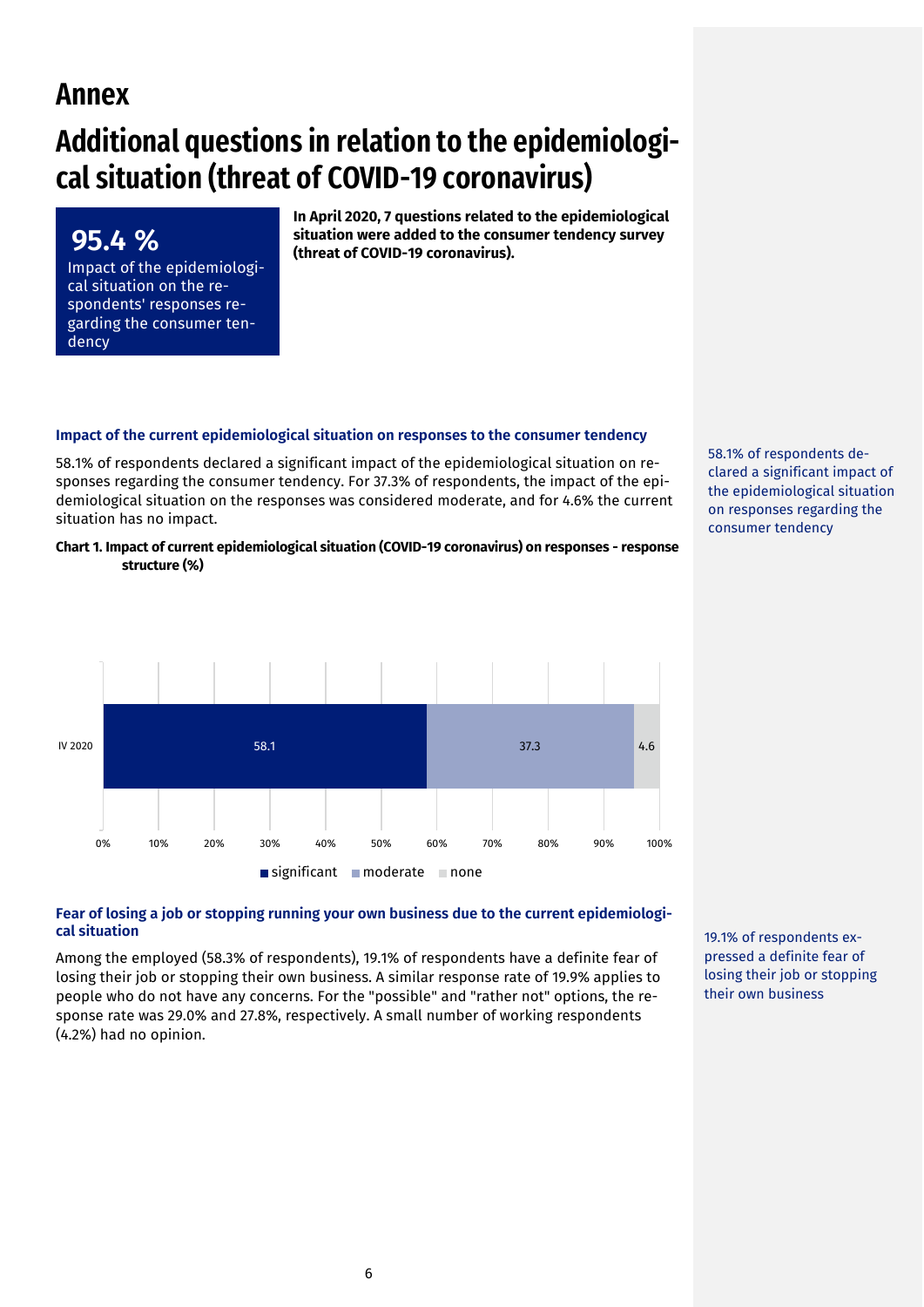

## **Chart 2. Fear of losing your job or stopping your own business due to the current epidemiological situation (COVID-19 coronavirus) - structure of responses for employees (%)**

## **What threat is the current epidemiological situation for the health of the population of Poland as a whole**

According to 69.8% of respondents, the current epidemiological situation poses a big threat to the health of the population as a whole. The average threat is felt by 27% of respondents. A small threat is declared by 3%, while only 0.2% of respondents said there was no threat.





According to 69.8% of respondents, the current epidemiological situation poses a big threat to the health of the population as a whole



## **What threat is the current epidemiological situation for personal health**

For 50.7% of respondents, the current epidemiological situation is a big threat to their personal health. 38.7% of respondents feel an average threat. 10.0% declare a small threat, while only 0.6% of respondents said no threat.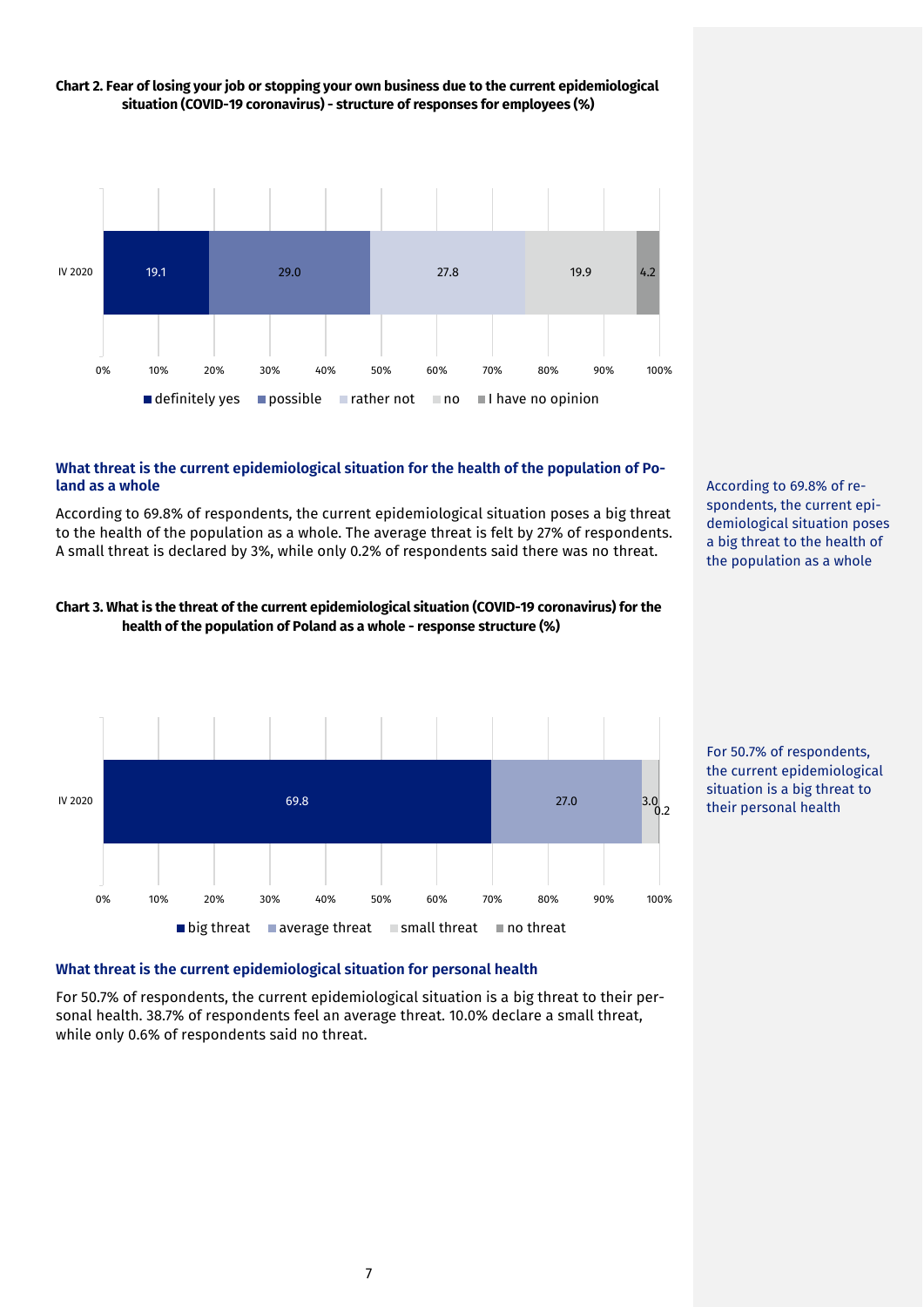



#### **What threat is the current epidemiological situation for the economy in Poland**

According to 88.0% of respondents, the current epidemiological situation is a big threat to the economy in Poland. The average threat to the economy is felt by 11.0% of respondents. Only 0.9% declare a small threat, while only 0.1% of respondents declare no threat.



## **Chart 5. What is the threat of the current epidemiological situation (COVID-19 coronavirus) for the economy in Poland - response structure (%)**



#### **What threat is the current epidemiological situation for personal financial situation**

For 44.4% of respondents, the current epidemiological situation is a big threat to their personal financial situation. The average threat is felt by 36.5% of respondents to questions about the consumer tendency. A small threat is declared by 14.6%, while no threat was stated by 4.5% of respondents.

For 44.4% of respondents, the current epidemiological situation is a big threat to their personal financial situation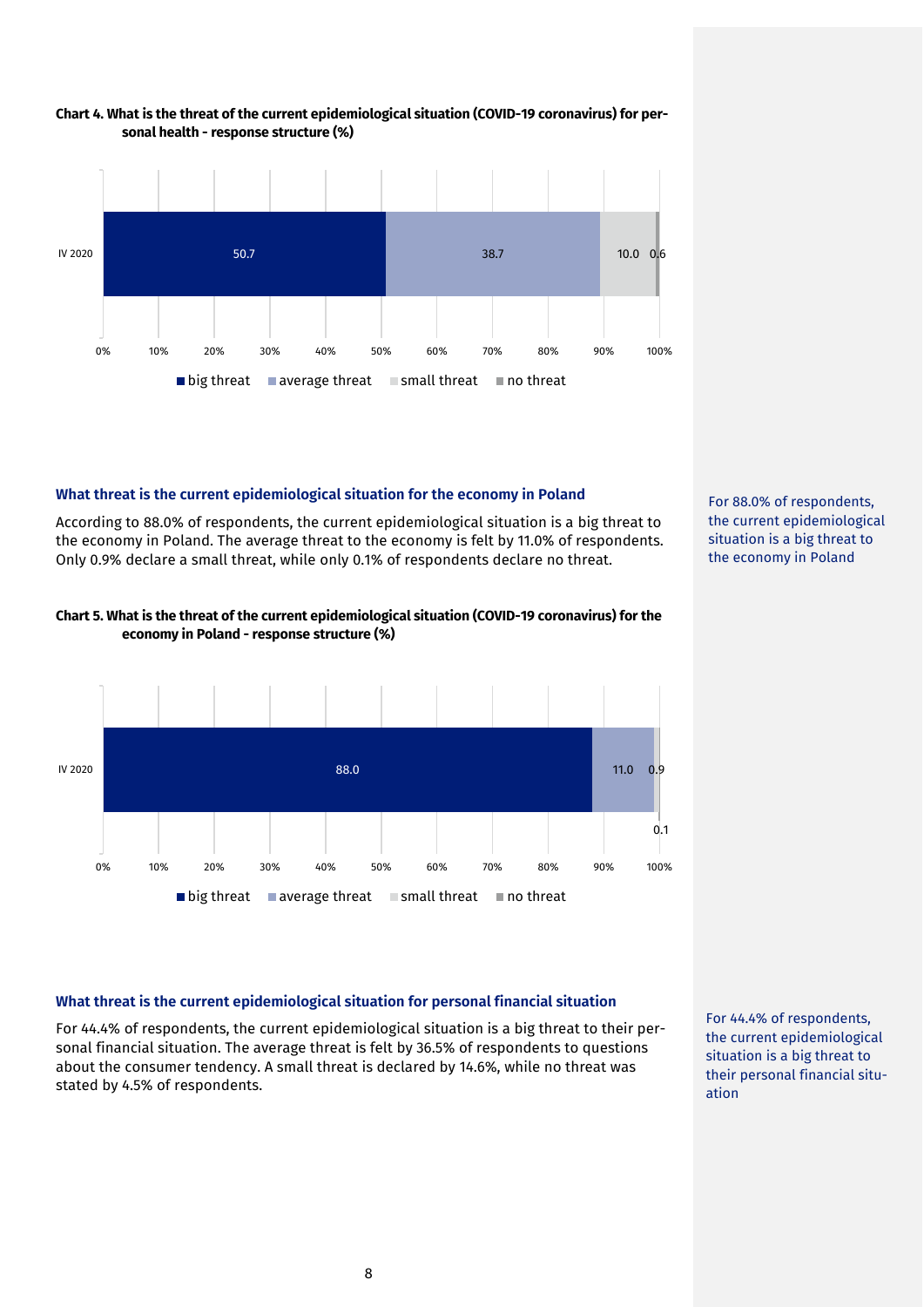

# **Chart 6. What is the threat of the current epidemiological situation (COVID-19 coronavirus) for your**

#### **What threat is the current epidemiological situation for everyday life in the local community**

For 49.5% of respondents, the current epidemiological situation is a big threat to everyday life in the local community. The average threat is felt by 43.1% of responding to questions about the consumer tendency. Only 7.3% declare a small threat, while only 0.1% of respondents declare no threat.

## **Chart 7. What is the threat of the current epidemiological situation (COVID-19 coronavirus) for everyday life in your local community - response structure (%)**



For 49.5% of respondents, the current epidemiological situation is a big threat to everyday life in the local community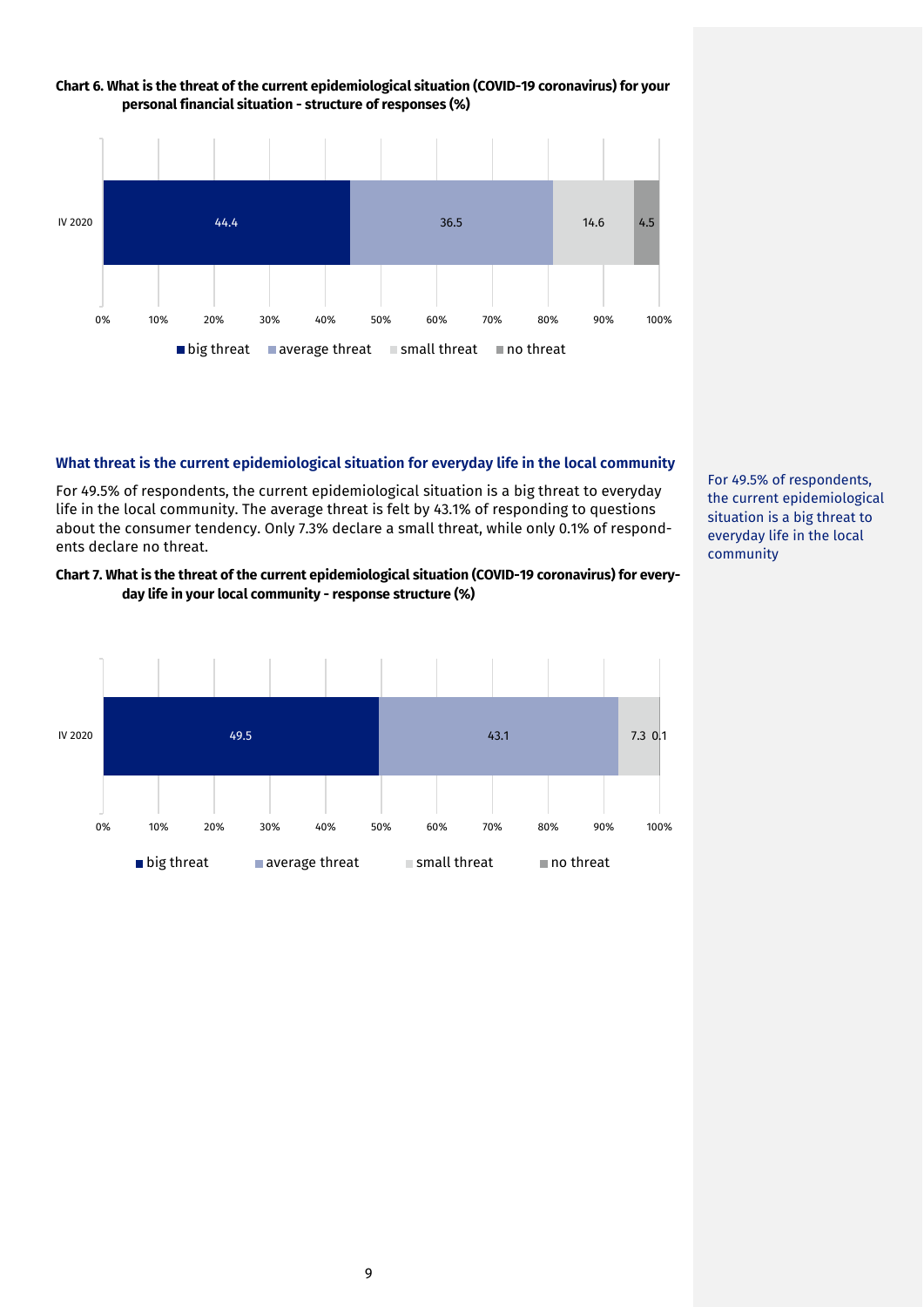## **Table 1. Additional questions (response rates) - epidemiological situation (COVID-19 coronavirus threat)**

| SPECIFICATION                                                                                     | April                                   |      |
|---------------------------------------------------------------------------------------------------|-----------------------------------------|------|
| What impact did your current epidemiological                                                      | significant                             | 58.1 |
| situation have on your response (COVID-19                                                         | moderate                                | 37.3 |
| coronavirus)?                                                                                     | none                                    | 4.6  |
| In connection with the current epidemiological                                                    | definitely yes                          | 11.1 |
| situation (COVID-19 coronavirus), are you afraid<br>of losing your job or stopping your own busi- | possible                                | 16.9 |
| ness?                                                                                             | rather not                              | 16.3 |
|                                                                                                   | no                                      | 11.6 |
|                                                                                                   | I have no opinion                       | 2.4  |
|                                                                                                   | not applicable (for non-working people) | 41.7 |
| What threat do you think is the current epide-                                                    | big threat                              | 69.8 |
| miological situation (COVID-19 coronavirus) for                                                   | average threat                          | 27.0 |
| the health of the population of Poland as a<br>whole?                                             | small threat                            | 3.0  |
|                                                                                                   | no threat                               | 0.2  |
| What threat do you think is the current epide-                                                    | big threat                              | 50.7 |
| miological situation (COVID-19 coronavirus) for                                                   | average threat                          | 38.7 |
| your personal health?                                                                             | small threat                            | 10.0 |
|                                                                                                   | no threat                               | 0.6  |
| What threat do you think is the current epide-                                                    | big threat                              | 88.0 |
| miological situation (COVID-19 coronavirus) for<br>the economy in Poland?                         | average threat                          | 11.0 |
|                                                                                                   | small threat                            | 0.9  |
|                                                                                                   | no threat                               | 0.1  |
| What threat do you think is the current epide-                                                    | big threat                              | 44.4 |
| miological situation (COVID-19 coronavirus) for                                                   | average threat                          | 36.5 |
| your personal financial situation?                                                                | small threat                            | 14.6 |
|                                                                                                   | no threat                               | 4.5  |
| What threat do you think is the current epide-                                                    | big threat                              | 49.5 |
| miological situation (COVID-19 coronavirus) for                                                   | average threat                          | 43.1 |
| everyday life in your local community?                                                            | small threat                            | 7.3  |
|                                                                                                   | no threat                               | 0.1  |